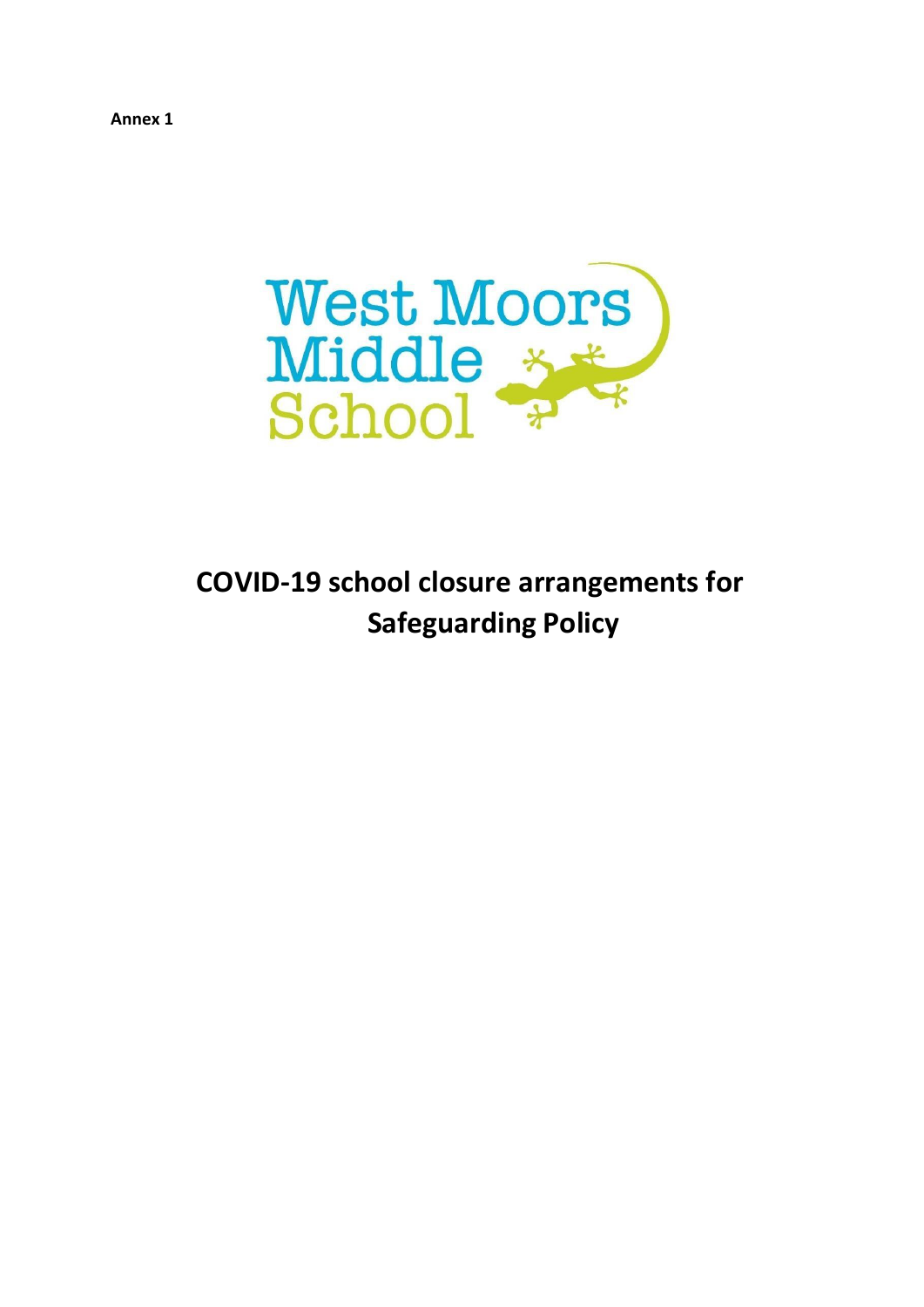# <span id="page-1-0"></span>**1. Context**

From 20th March 2020 parents were asked to keep their children at home, wherever possible, and for schools to remain open only for those children of workers critical to the COVID-19 response - who absolutely need to attend.

Schools and all childcare providers were asked to provide care for a limited number of children - children who are vulnerable, and children whose parents are critical to the COVID-19 response and cannot be safely cared for at home.

This addendum of West Moors Middle School's Safeguarding, and Child Protection policy contains details of our individual safeguarding arrangements in the following areas:

#### **Key contacts**

If you have any concerns about the safeguarding of a child, then please contact the following numbers:

| East District Team                 | 01202 877445 |
|------------------------------------|--------------|
| LAC 13-25 Team                     | 01305 225809 |
| LAC $0-12$ Team                    | 01305 225808 |
| Children Who Are Disabled East     | 01929 553456 |
| Children's Advice and Duty Service | 01305 228558 |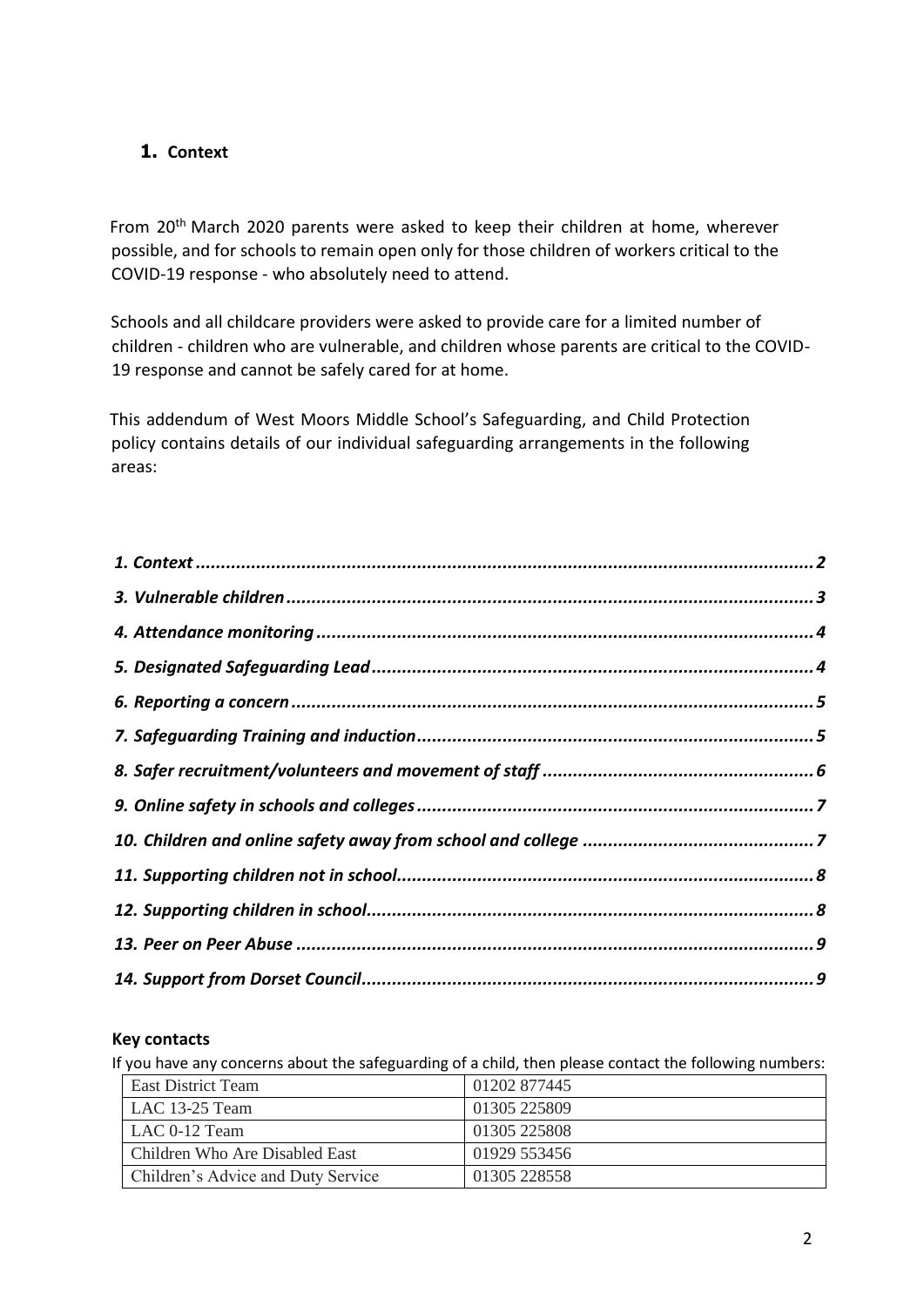**If you require advice or help from the NHS then please contact 111 or 999 in an emergency.** 

| <b>Role</b>                                  | <b>Name</b>            | <b>Contact number</b> | Email                             |
|----------------------------------------------|------------------------|-----------------------|-----------------------------------|
| Designated<br>Safeguarding<br>Lead           | Dr Deborah<br>Craddock | 01202 872474          | office@westmoorsmid.dorset.sch.uk |
| Deputy<br>Designated<br>Safeguarding<br>Lead | Mrs Kathryn<br>Beavan  | 01202 872474          | office@westmoorsmid.dorset.sch.uk |
| Designated<br>Safeguarding<br>Lead           | Mrs Deborah<br>East    | 01202872474           | office@westmoorsmid.dorset.sch.uk |

# <span id="page-2-0"></span>**Vulnerable children**

Vulnerable children include those who have a social worker and those children and young people up to the age of 25 with education, health and care (EHC) plans.

Those who have a social worker include children who have a Child Protection Plan and those who are looked after by the Local Authority. A child may also be deemed to be vulnerable if they have been assessed as being in need or otherwise meet the definition in section 17 of the Children Act 1989.

Those with an EHC plan will be risk-assessed in consultation with the Local Authority and parents, to decide whether they need to continue to be offered a school or college place in order to meet their needs, or whether they can safely have their needs met at home. This could include, if necessary, carers, therapists or clinicians visiting the home to provide any essential services. Many children and young people with EHC plans can safely remain at home.

Eligibility for free school meals in itself should not be the determining factor in assessing vulnerability.

Senior leaders, especially the Designated Safeguarding Lead know who our most vulnerable children are. They have the flexibility to offer a place to those on the edge of receiving children's social care support.

West Moors Middle School will continue to work with and support children's social workers to help protect vulnerable children. This includes working with and supporting children's social workers and the local authority virtual school head (VSH) for lookedafter and previously looked-after children. The lead person for this will be: **Mrs Kathryn Beavan.**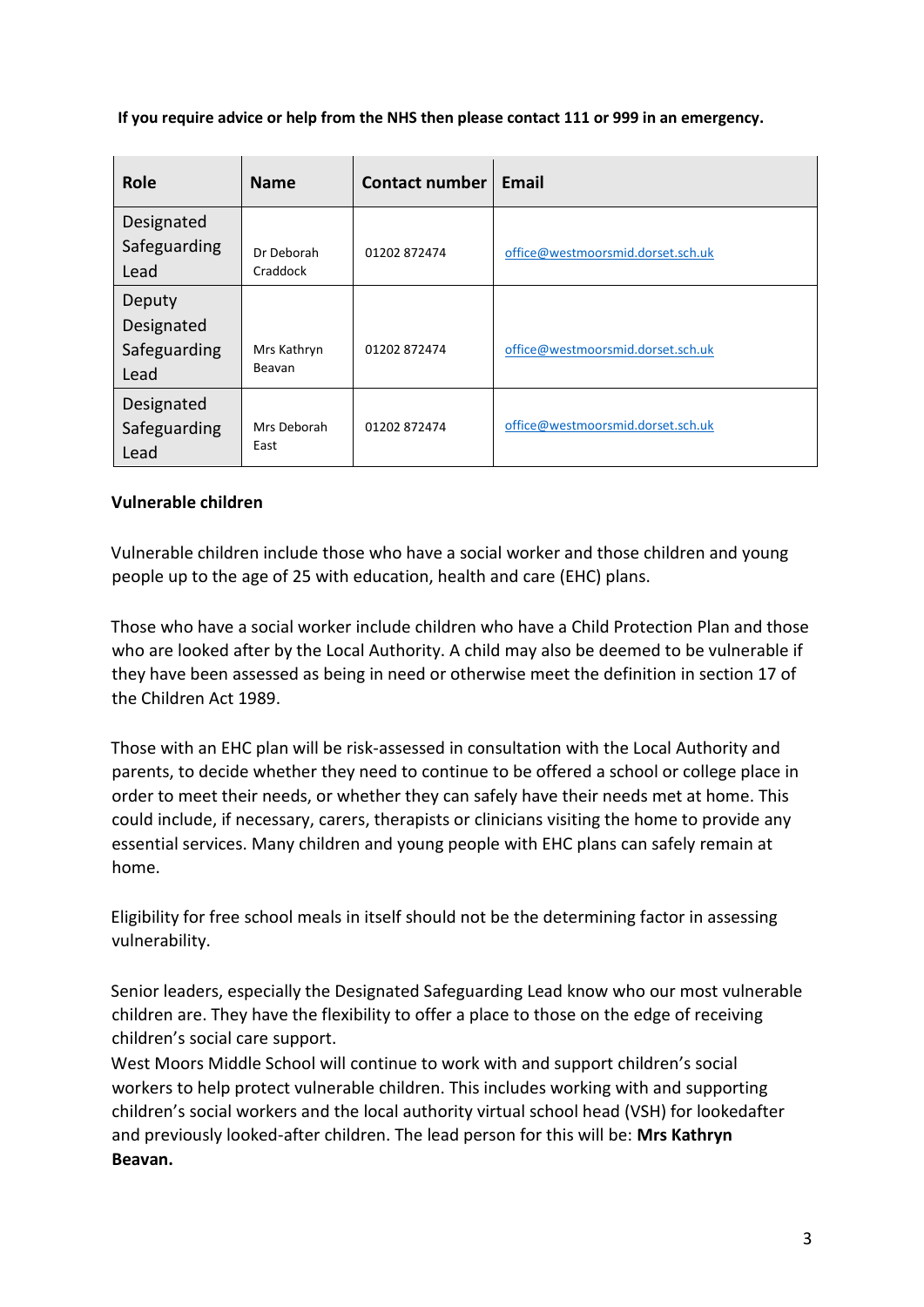There is an expectation that vulnerable children who have a social worker will attend an education setting, so long as they do not have underlying health conditions that put them at risk. In circumstances where a parent does not want to bring their child to an education setting, and their child is considered vulnerable, the social worker and West Moors Middle will explore the reasons for this directly with the parent.

Where parents are concerned about the risk of the child contracting COVID19, West Moors Middle or the social worker will talk through these anxieties with the parent/carer following the advice set out by Public Health England (PHE).

West Moors Middle will encourage our vulnerable children and young people to attend a school, including remotely if needed.

Dorset Council support LAC pupils remaining at home or in residential care where it is safe for them to do so.

# <span id="page-3-0"></span>**Attendance monitoring**

Local authorities and education settings do not need to complete their usual day-today attendance processes to follow up on non-attendance.

West Moors Middle and social workers will agree with parents/carers whether children in need should be attending school – West Moors Middle will then follow up on any pupil that they were expecting to attend who does not. West Moors Middle will also follow up with any parent or carer who has arranged care for their child and they subsequently do not attend.

To support the above, West Moors Middle will, when communicating with parents/carers and carers, confirm emergency contact numbers are correct and ask for any additional emergency contact numbers where they are available.

In all circumstances where a vulnerable child does not take up their place at school, or discontinues, West Moors Middle will notify their social worker.

### <span id="page-3-1"></span>**Designated Safeguarding Lead**

West Moors Middle School has a Designated Safeguarding Lead (DSL), Dr Deborah Craddock and two Deputy DSLs:

Deputy DSL. The Deputy Designated Safeguarding Lead is: **Mrs Kathryn Beavan** 

Deputy DSL. The Deputy Designated Safeguarding Lead is: **Mrs Deborah East**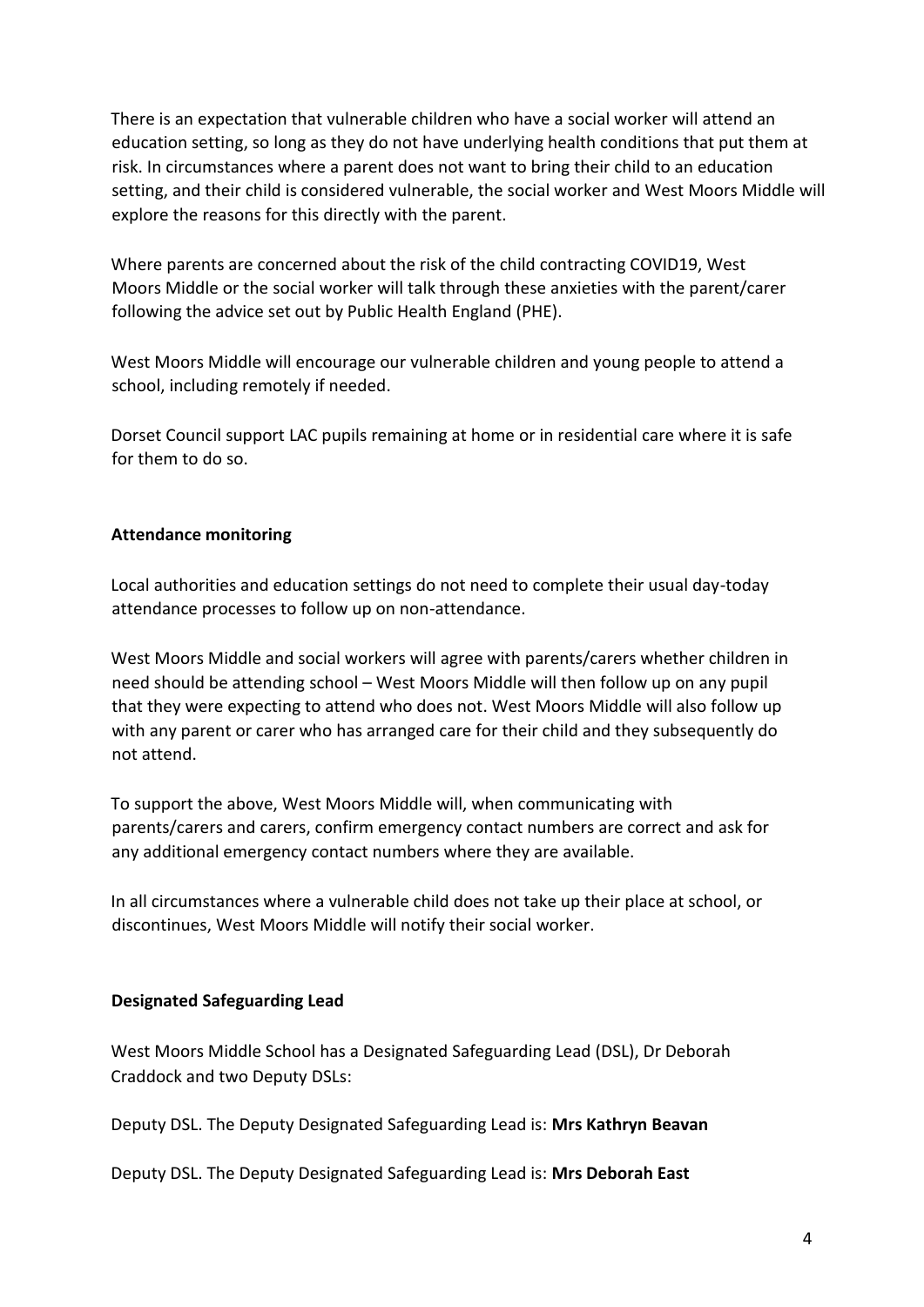The *optimal* scenario is to have a trained DSL (or deputy) available on site. Where this is not the case a trained DSL (or deputy) will be available to be contacted via phone or online video - for example when working from home.

Where a trained DSL (or deputy) is not on site, in addition to the above, a senior leader/someone from the leadership team will assume responsibility for co-ordinating safeguarding on site.

This might include updating and managing access to child protection online management system, My Concern and liaising with the offsite DSL (or deputy) and as required liaising with children's social workers where they require access to children in need and/or to carry out statutory assessments at the school or college.

It is important that all West Moors Middle School's staff and volunteers have access to a trained DSL (or deputy). On each day staff on site will be made aware of who that person is and how to speak to them.

The DSL will continue to engage with social workers, and attend all multi-agency meetings, which can be done remotely.

### <span id="page-4-0"></span>**Reporting a concern**

Where staff have a concern about a child, they should continue to follow the process outlined in the school's Safeguarding Policy, this includes making a report via My Concern, which can be done remotely.

In the unlikely event that a member of staff cannot access their My Concern from home, they should email the Designated Safeguarding Lead and Deputy Designated Safeguarding Lead, Kathryn Beavan. This will ensure that the concern is received.

Staff have been reminded of the need to report any concern immediately and without delay.

Where staff are concerned about an adult working with children in the school, they should report the concern to the Headteacher.

Concerns around the Headteacher should be directed to the Chair of Governors: Mr Derek Brooks.

### <span id="page-4-1"></span>**Safeguarding Training and induction**

DSL training is very unlikely to take place whilst there remains a threat of the COVID 19 virus.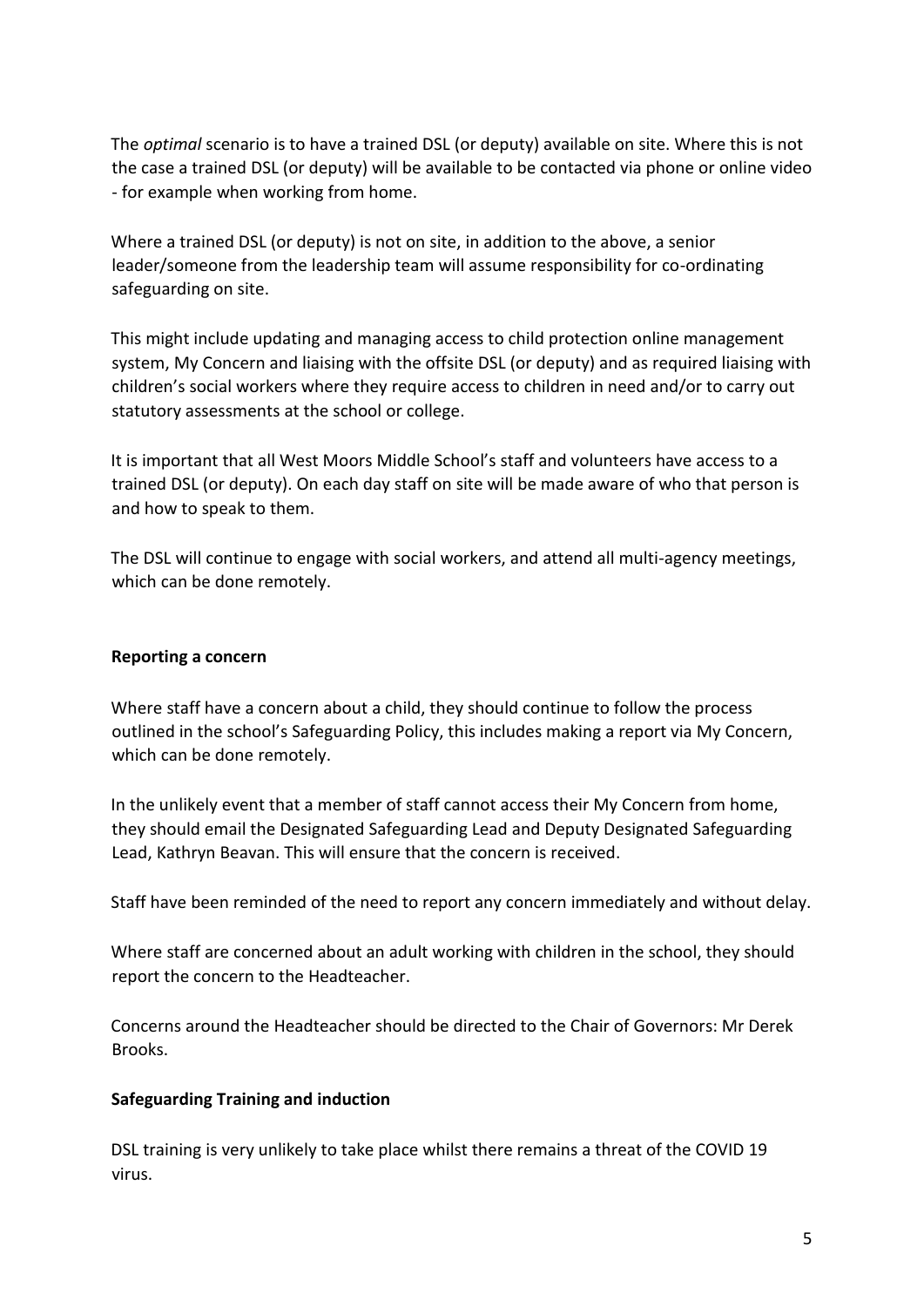For the period COVID-19 measures are in place, a DSL (or deputy) who has been trained will continue to be classed as a trained DSL (or deputy) even if they miss their refresher training.

All existing school staff have had safeguarding training and have read part 1 of Keeping Children Safe in Education (2019). The DSL should communicate with staff any new local arrangements, so they know what to do if they are worried about a child.

If staff are deployed to another education or children's workforce setting, we will take into account the DfE supplementary guidance on safeguarding children during the COVID-19 pandemic and will confirm to the employer of that setting in writing that:-

- Staff have been subject to an enhanced DBS and children's barred list check
- there are no known concerns about staffs' suitability to work with children
- there is no ongoing disciplinary investigation relating to any individual

For movement within the cluster of schools in the area, schools should seek assurance from the Headteacher that the members of staff have received appropriate safeguarding training. Upon arrival, they will adhere to local processes and DSL arrangements.

# <span id="page-5-0"></span>**Safer recruitment/volunteers and movement of staff**

It remains essential that people who are unsuitable are not allowed to enter the children's workforce or gain access to children. When recruiting new staff, West Moors Middle School will continue to follow the relevant safer recruitment processes for their setting, including, as appropriate, relevant sections in part 3 of Keeping Children Safe in Education (2019) (KCSIE).

In response to COVID-19, the Disclosure and Barring Service (DBS) has made changes to its guidance on standard and enhanced DBS ID checking to minimise the need for face-to-face contact.

West Moors Middle School will continue to follow the legal duty to refer to the DBS anyone who has harmed or poses a risk of harm to a child or vulnerable adult. Full details can be found at paragraph 163 of KCSIE.

West Moors Middle School will continue to consider and make referrals to the Teaching Regulation Agency (TRA) as per paragraph 166 of KCSIE and the TRA's 'Teacher misconduct advice for making a referral.

During the COVID-19 period all referrals should be made by emailing misconduct.teacher@education.gov.uk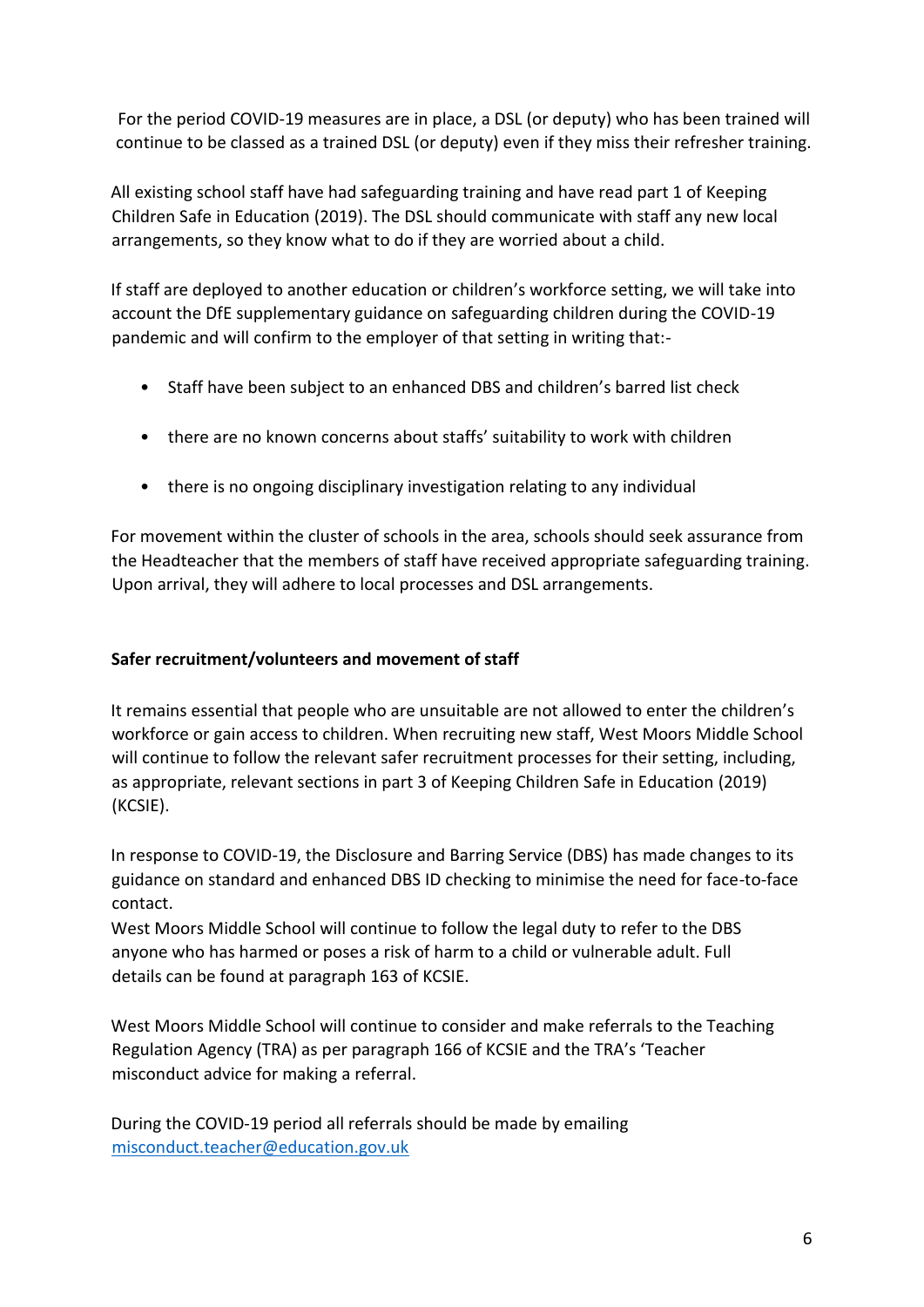Whilst acknowledging the challenge of the current National emergency, it is essential from a safeguarding perspective that any school is aware, on any given day, which staff/volunteers will be in the school, and that appropriate checks have been carried out, especially for anyone engaging in regulated activity. As such, West Moors Middle School will continue to keep the single central record (SCR) up to date as outlined in paragraphs 148 to 156 in KCSIE.

### <span id="page-6-0"></span>**Online safety in schools and colleges**

West Moors Middle School will continue to provide a safe environment, including online. This includes the use of an online filtering system. Where students are using computers in school, appropriate supervision will be in place.

# <span id="page-6-1"></span>**Children and online safety away from school and college**

It is important that all staff who interact with children, including online, continue to look out for signs a child may be at risk. Any such concerns should be dealt with as per the Child Protection Policy and where appropriate referrals should still be made to children's social care and as required, the police.

Online teaching should follow the same principles as set out in the school code of conduct. Staff should not communicate via personal emails and personal mobile phones, in line with the school's code of conduct. If calls are made from home, 141 should be dialled first to protect caller ID.

West Moors Middle School will ensure any use of online learning tools and systems is in line with privacy and data protection/GDPR requirements.

Below are some things to consider as school prepared to deliver virtual lessons, especially where webcams are involved:

- No 1:1s, groups only
- Staff and children must wear suitable clothing, as should anyone else in the household.
- Any computers used should be in appropriate areas, for example, not in bedrooms; and the background should be blurred.
- The live class should be recorded so that if any issues were to arise, the video can be reviewed.
- Live classes should be kept to a reasonable length of time, or the streaming may prevent the family 'getting on' with their day.
- Language must be professional and appropriate, including any family members in the background.
- Staff must only use platforms provided by West Moors Middle School to communicate with pupils
- Staff should record, the length, time, date and attendance of any sessions held.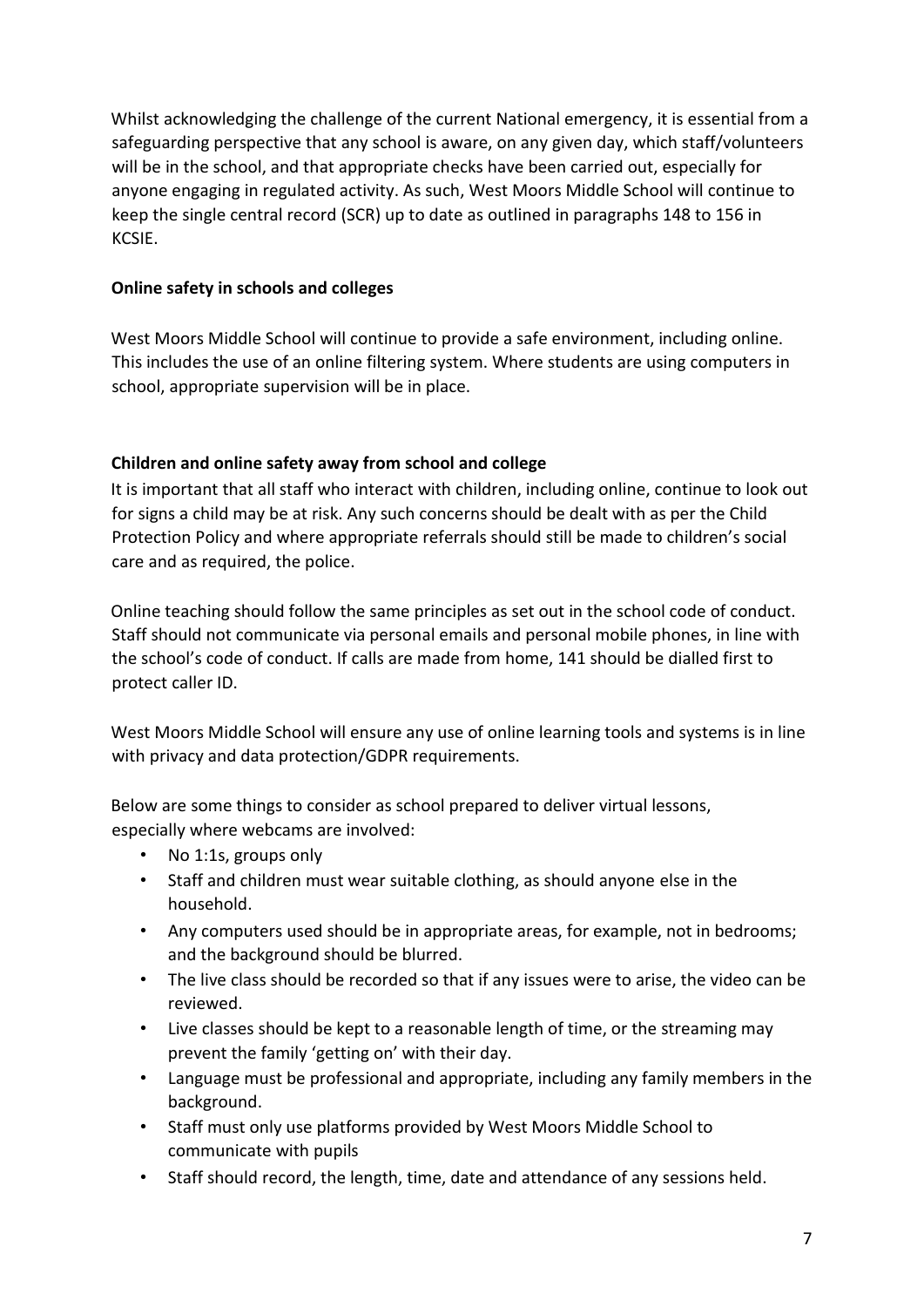### <span id="page-7-0"></span>**Supporting children not in school**

West Moors Middle School is committed to ensuring the safety and wellbeing of all its Children and Young people.

Where the DSL has identified a child to be on the edge of social care support, or who would normally receive pastoral-type support in school, they should ensure that a robust communication plan is in place for that child or young person.

Communication must be recorded on My Concern, as should a record of contact have made.

The communication plans can include remote contact and phone contact. Other individualised contact methods may be considered and recorded.

West Moors Middle School and its DSLs will work closely with all stakeholders to maximise the effectiveness of any communication plan.

This plan must be reviewed regularly (at least once a fortnight) and where concerns arise, the DSL will consider any referrals as appropriate.

The school will share safeguarding messages on its website and social media pages.

West Moors Middle School recognises that school is a protective factor for children and young people, and the current circumstances, can affect the mental health of pupils and their parents/carers. Teachers at West Moors Middle School need to be aware of this in setting expectations of pupils' work where they are at home.

West Moors Middle School will ensure that where we care for children of critical workers and vulnerable children on site, we ensure appropriate support is in place for them. This will be bespoke to each child and may recorded on My Concern.

### <span id="page-7-1"></span>**Supporting children in school**

West Moors Middle School is committed to ensuring the safety and wellbeing of all its students. West Moors Middle School will continue to be a safe space for all children to attend and flourish. The Headteacher will ensure that appropriate staff are on site and staff to pupil ratio numbers are appropriate, to maximise safety.

West Moors Middle School will refer to the Government guidance for education and childcare settings on how to implement social distancing and continue to follow the advice from Public Health England on handwashing and other measures to limit the risk of spread of COVID19.